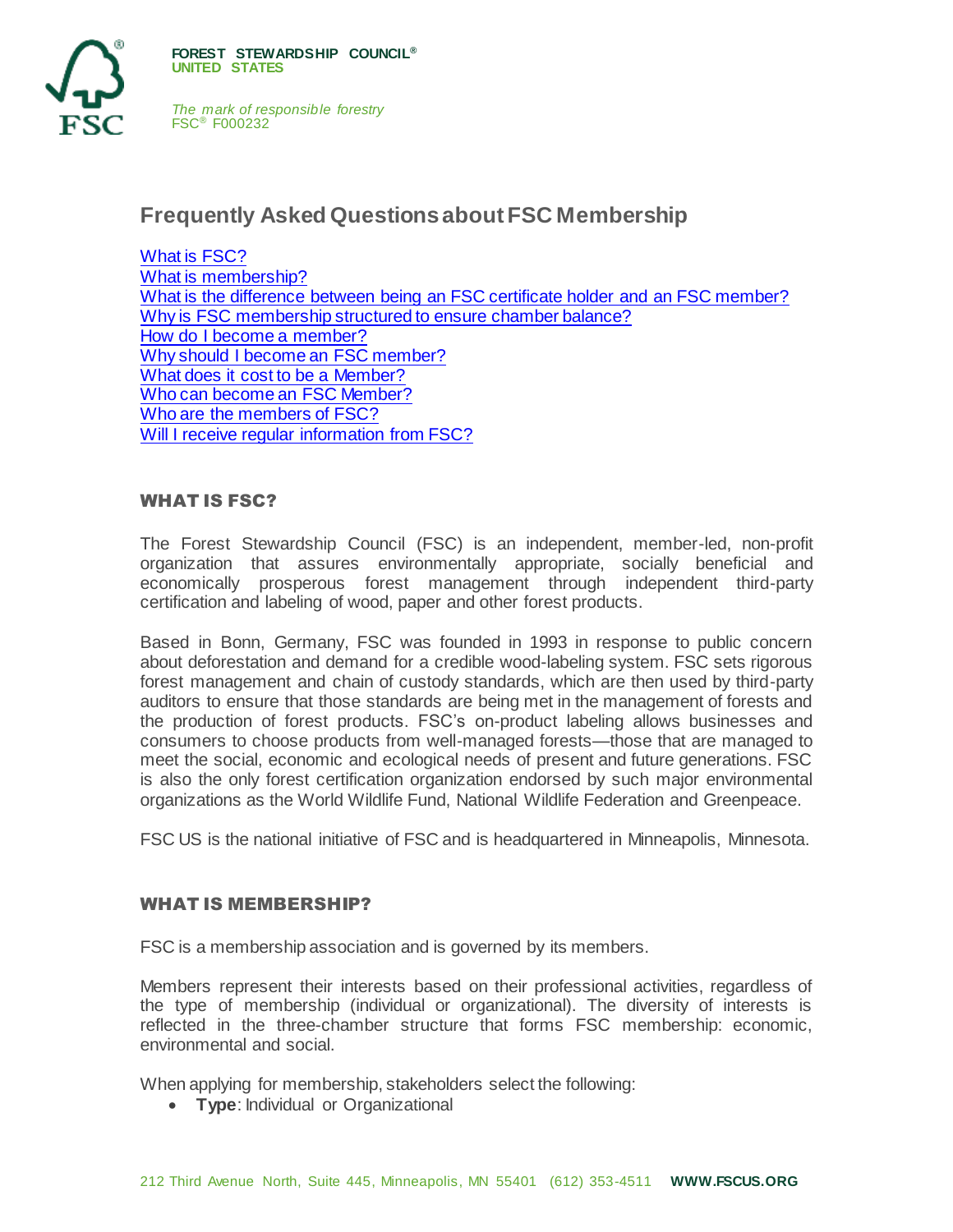

l

*The mark of responsible forestry* FSC® F000232

- **Chamber**: Environmental, Social or Economic
- **Sub-chamber**: North or South, based on whether you are legally registered in a high-income country (North) or non high-income country (South), according to the World Bank definition. The United States is in the Northern sub-chamber.

FSC members have the right to vote on a variety of policy and governance related topics, including the election of FSC board members (FSC International Board of Directors and FSC US Board of Directors). All FSC members in good standing<sup>1</sup> may vote in the board elections. Most FSC members based in the United States may also run for the FSC International Board and the FSC US Board.<sup>2</sup>

FSC members are encouraged to attend the FSC General Assembly, the triennial forum at which motions are presented and voted upon by members. The votes of all individual members in each sub chamber represent only 10% of the total vote of the sub chamber, while the votes of all member organizations make up the other 90%.

FSC members pay annual membership dues according to their type of membership.

# <span id="page-1-0"></span>WHAT IS THE DIFFERENCE BETWEEN BEING AN FSC CERTIFICATE HOLDER AND AN FSC MEMBER?

Being an FSC member and FSC certificate holder are often confused. Both are ways to support the work of FSC.

When you become an FSC member, you show you support the principles of the FSC and the improvement of forest management around the world. FSC members in good standing have the right to vote on policy, standards and governance, including the election of FSC board members.

Being an FSC certificate holder means that your business has been certified by a thirdparty accredited FSC certification body and that your business complies with FSC standards and policies. Certificate holders are encouraged to become members – because only membership conveys voting rights on a variety of policy and governance related topics and signals your commitment to a robust FSC system.

If you are interested in learning more about how to become FSC certified please go to [www.fsc.org.](http://www.fsc.org/)

<sup>1</sup> Voting rights of a member are automatically suspended when dues are five months in arrears.

<sup>&</sup>lt;sup>2</sup> Certification bodies, government owned or controlled entities and industry associations may not be represented on the Board of Directors.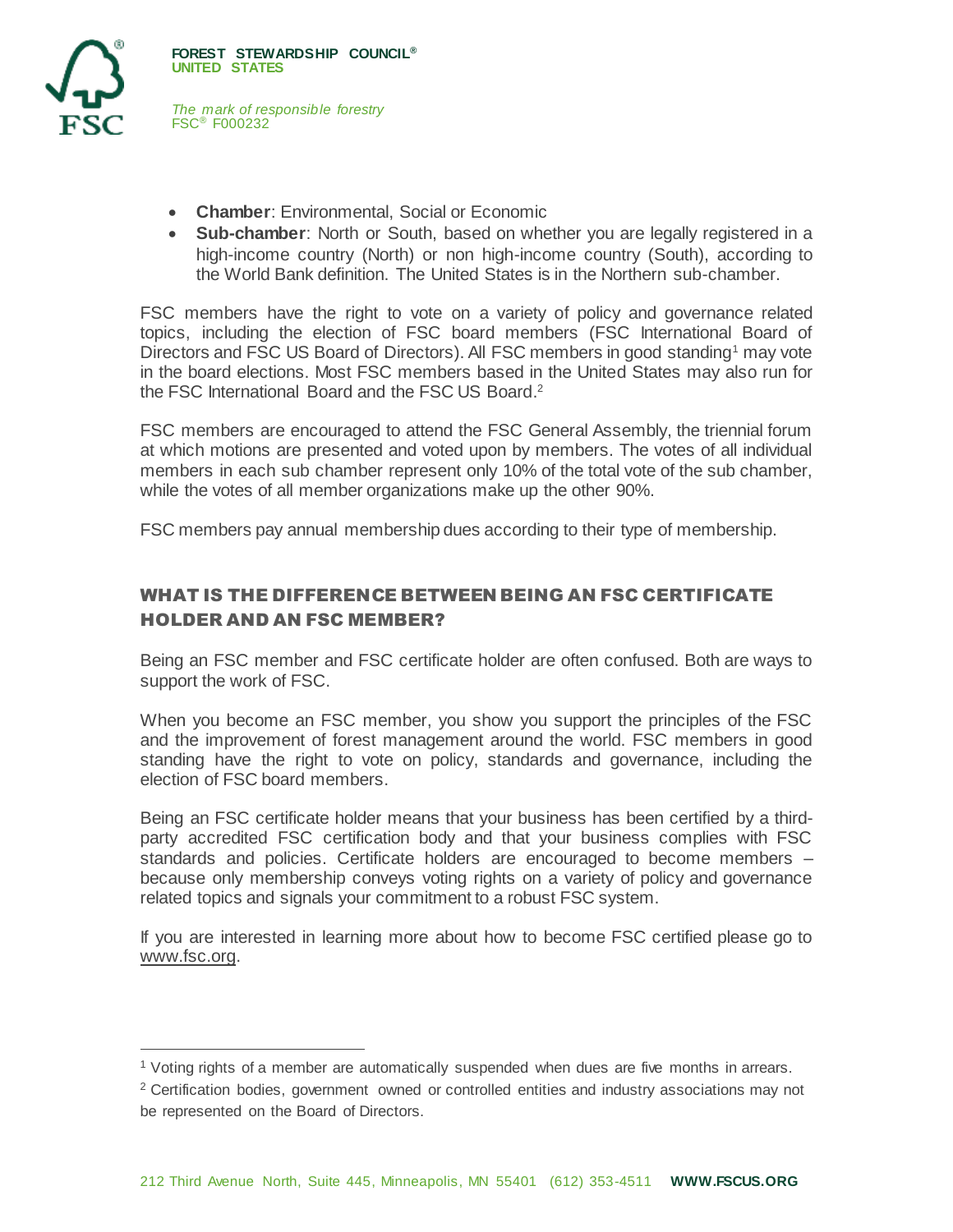

# <span id="page-2-0"></span>WHY IS FSC MEMBERSHIP STRUCTURED TO ENSURE CHAMBER BALANCE?

In order to balance the interests of different stakeholders, FSC is governed by three chambers that make decisions cooperatively. The three chambers represent environmental, economic and social interests. Each chamber in turn is divided into two sub-chambers, Global North and Global South, to guarantee equal weight of vote and influence among the various countries and economic powers represented. Members based in the United States are in the Global North sub-chamber.

## <span id="page-2-1"></span>HOW DO I BECOME A MEMBER?

The FSC US Membership Overview and Application PDFs (available for download on the Membership webpage: [https://us.fsc.org/en-us/who-we-are/membership\)](https://us.fsc.org/en-us/who-we-are/membership) include detailed information on the application process and checklist of required materials to submit a membership application.

The basic steps include:

- 1. Filling out the application form in the Membership Packet
- 2. Providing two letters of support from current FSC members
- 3. Providing all publicly available supporting information as identified in the checklist
- 4. Signing the FSC Policy for Association
- 5. Submitting the application and materials to FSC-US at [info@us.fsc.org.](mailto:info@us.fsc.org)
- 6. Waiting for review and approval by the FSC International Membership Committee

#### <span id="page-2-2"></span>WHY SHOULD I BECOME AN FSC MEMBER?

FSC is a participatory association. The membership is the highest authority of FSC and the ultimate decision-maker. FSC relies on the diversity of our members to give us voice, balance and integrity. But not all FSC certificate holders and environmental and social stakeholders are members. Many simply do not realize that membership is an option – nor how important it is for FSC's success.

FSC needs your participation as a member. With each new member, FSC becomes stronger and more grounded in true democracy. Please join us in our mission to see that more of the world's forests are managed to FSC's high environmental and social standards.

#### <span id="page-2-3"></span>WHAT DOES IT COST TO BE A MEMBER?

The membership dues in the chart below apply to FSC members in the Northern subchamber, of which the United States is a part. The fee structure for organizational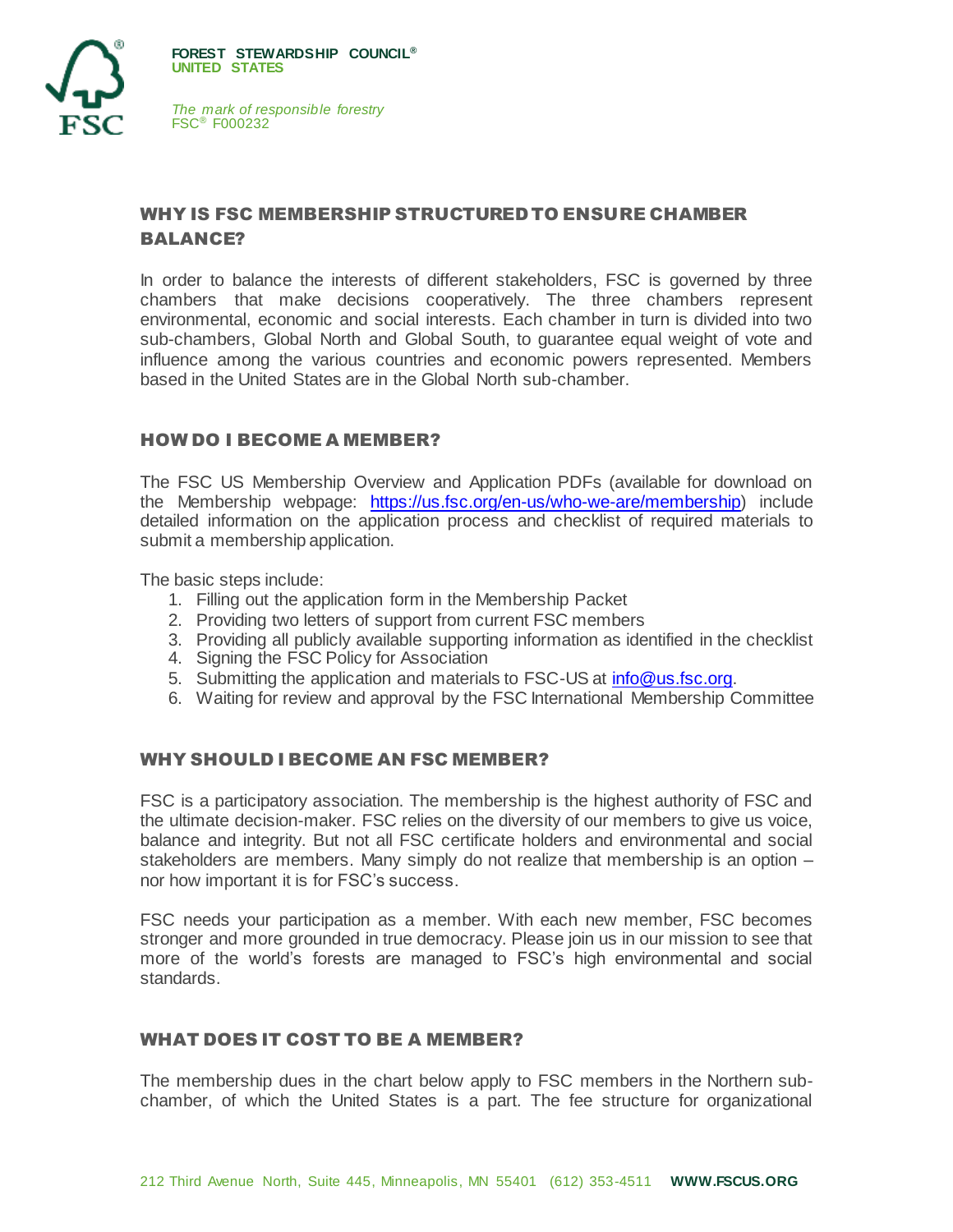

members is based on either the number of employees the organization has or its turnover (revenues / expenses for non-profit organizations) depending on what is easier for you to measure. FSC membership renews automatically at the beginning of each year.

**Individual Membership** \$100 Annual Fee

| <b>Non-profit</b><br><b>Organizations</b> |                             |                                    |                   |
|-------------------------------------------|-----------------------------|------------------------------------|-------------------|
| <b>Subcategory</b>                        | <b>Size of Organization</b> |                                    |                   |
|                                           | Based on # of<br>employees  | <b>Based on</b><br><b>Turnover</b> | <b>Annual Fee</b> |
| Small                                     | $1 - 100$                   | $<$ \$15 Million                   | \$150             |
| Medium                                    | 101-200                     | \$15 - 30 Million                  | \$1,000           |
| Large                                     | 201-1000                    | $$30 - 150$ Million                | \$2,000           |
| Very Large                                | >1000                       | $> $150$ Million                   | \$5,000           |

| <b>For-profit</b><br><b>Organizations</b> |                             |                                    |                   |
|-------------------------------------------|-----------------------------|------------------------------------|-------------------|
| <b>Subcategory</b>                        | <b>Size of Organization</b> |                                    |                   |
|                                           | Based on # of<br>employees  | <b>Based on</b><br><b>Turnover</b> | <b>Annual Fee</b> |
| Very Small                                | $1 - 100$                   | < \$20 Million                     | \$200             |
| Small                                     | 101-200                     | \$20 - 40 Million                  | \$1,500           |
| Medium                                    | 201-1000                    | \$40 - 200 Million                 | \$3,000           |
| Large                                     | 1001-10,000                 | $$200 M - 2$ Billion               | \$6,000           |
| Very Large                                | > 10,000                    | > \$2 Billion                      | \$10,000          |